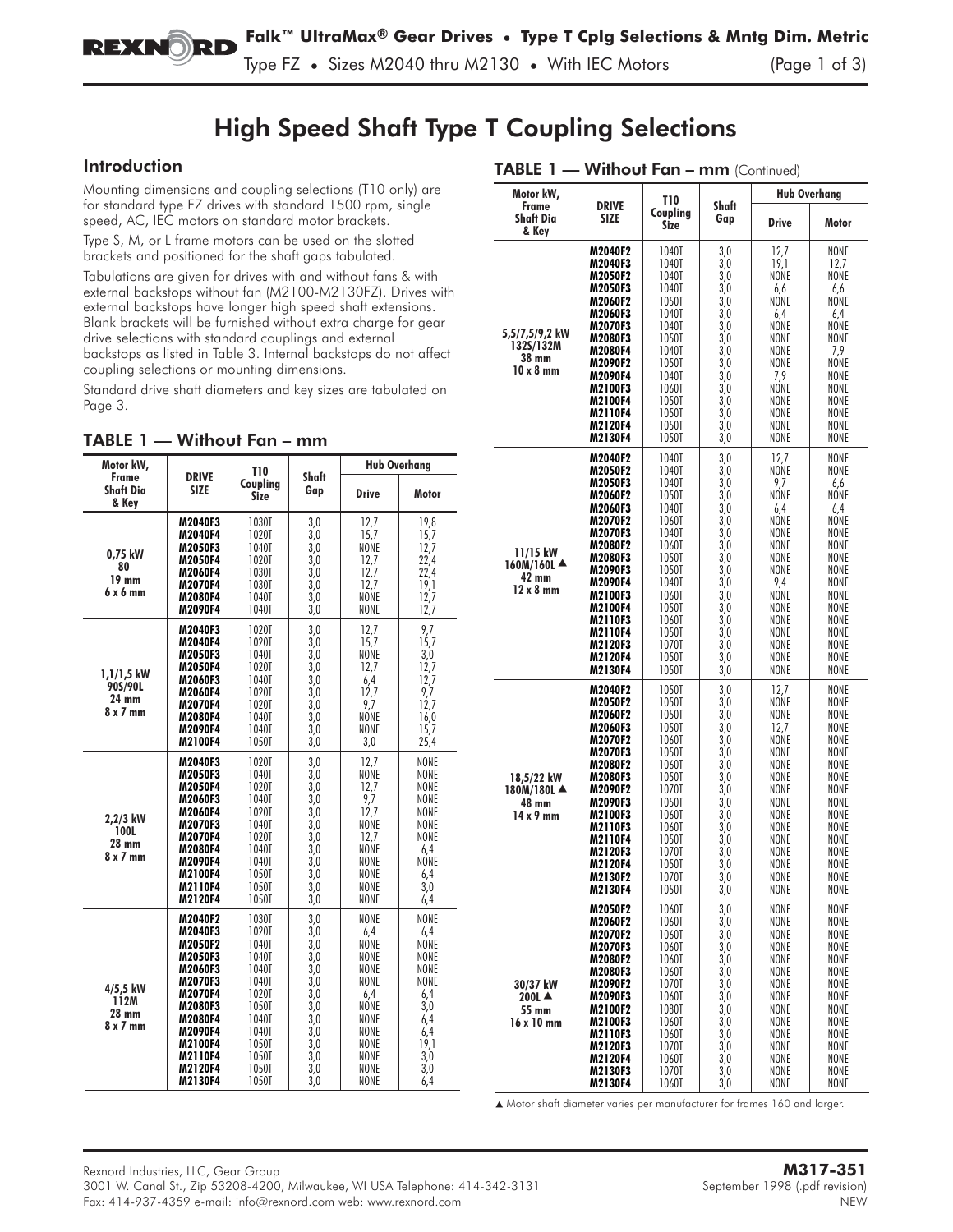(Page 2 of 3) Sizes M2040 thru M2130 **•** Type FZ **•** With IEC Motors

| Motor kW,                                             |                                                                                                                                                    | <b>T10</b>                                                                                                        |                                                                                         | <b>Hub Overhang</b>                                                                                  |                                                                                                                                                       |  |
|-------------------------------------------------------|----------------------------------------------------------------------------------------------------------------------------------------------------|-------------------------------------------------------------------------------------------------------------------|-----------------------------------------------------------------------------------------|------------------------------------------------------------------------------------------------------|-------------------------------------------------------------------------------------------------------------------------------------------------------|--|
| Frame<br>Shaft Dia<br>& Key                           | <b>DRIVE</b><br><b>SIZE</b>                                                                                                                        | Coupling<br>Size                                                                                                  | Shaft<br>Gap                                                                            | <b>Drive</b>                                                                                         | Motor                                                                                                                                                 |  |
| 45/55 kW<br>225S/225M ▲<br>60 mm<br>$18 \times 11$ mm | M2060F2<br><b>M2070F2</b><br>M2080F2<br>M2080F3<br>M2090F2<br>M2090F3<br>M2100F2<br>M2100F3<br>M2110F3<br>M2120F3<br>M2120F4<br>M2130F3<br>M2130F4 | 1070T<br>1070T<br>1070T<br>1070T<br>1070T<br>1070T<br>1080T<br>1070T<br>1070T<br>1070T<br>1070T<br>1070T<br>1070T | 3,0<br>3,0<br>3,0<br>3,0<br>3,0<br>3,0<br>3,0<br>3,0<br>3,0<br>3,0<br>3,0<br>3,0<br>3,0 | NONE<br>NONE<br>NONE<br>NONE<br>NONE<br>NONE<br>NONE<br>NONE<br>NONE<br>NONE<br>NONE<br>NONE<br>NONE | NONE<br><b>NONE</b><br>NONE<br>NONE<br><b>NONE</b><br><b>NONE</b><br>NONE<br><b>NONE</b><br><b>NONE</b><br>NONE<br><b>NONE</b><br><b>NONE</b><br>NONE |  |
| <b>75 kW</b><br>250S/250M ▲<br>70 mm<br>20 x 12 mm    | M2070F2<br>M2080F2<br>M2090F2<br>M2090F3<br>M2100F2<br>M2100F3<br>M2110F2<br>M2110F3<br>M2120F2<br>M2120F3<br>M2130F3                              | 1080T<br>1080T<br>1080T<br>1080T<br>1080T<br>1080T<br>1080T<br>1080T<br>1090T<br>1080T<br>1080T                   | 3,0<br>3,0<br>3,0<br>3,0<br>3,0<br>3,0<br>3,0<br>3,0<br>3,0<br>3,0<br>3,0               | NONE<br>NONE<br>NONE<br>NONE<br>NONE<br>NONE<br>NONE<br>NONE<br>NONE<br>NONE<br>NONE                 | NONE<br>NONE<br><b>NONE</b><br><b>NONE</b><br>NONE<br><b>NONE</b><br><b>NONE</b><br><b>NONE</b><br><b>NONE</b><br><b>NONE</b><br><b>NONE</b>          |  |
| <b>90 kW</b><br>280S/280M ▲<br>80 mm<br>22 x 14 mm    | M2080F2<br>M2090F2<br>M2100F2<br>M2100F3<br>M2110F2<br><b>M2110F3</b><br>M2120F2<br>M2120F3<br>M2130F2<br>M2130F3                                  | 1080T<br>1080T<br>1080T<br>1080T<br>1080T<br>1080T<br>1090T<br>1080T<br>1090T<br>1080T                            | 3,0<br>3,0<br>3,0<br>3,0<br>3,0<br>3,0<br>3,0<br>3,0<br>3,0<br>3,0                      | NONE<br>NONE<br>NONE<br>NONE<br>NONE<br>NONE<br>NONE<br>NONE<br>NONE<br>NONE                         | NONE<br>NONE<br><b>NONE</b><br><b>NONE</b><br><b>NONE</b><br><b>NONE</b><br><b>NONE</b><br>NONE<br><b>NONE</b><br><b>NONE</b>                         |  |

### TABLE 1 - Without Fan - mm (Continued)

#### ▲ Motor shaft diameter varies per manufacturer for frames 160 and larger.

| Motor kW,                                                 |                                                                       | T10                                                |                                        | <b>Hub Overhang</b>                        |                                          |  |
|-----------------------------------------------------------|-----------------------------------------------------------------------|----------------------------------------------------|----------------------------------------|--------------------------------------------|------------------------------------------|--|
| Frame<br><b>Shaft Diameter</b><br>& Kev                   | <b>DRIVE</b><br><b>SIZE</b>                                           | Coupling<br>Size                                   | Shaft<br>Gap                           | <b>Drive</b>                               | Motor                                    |  |
| 45/55 kW<br>225S/225M ▲<br>60 mm<br>$18 \times 11$ mm     | <b>M2060F2</b><br>M2070F2                                             | 1070T<br>1070T                                     | 3,0<br>3,0                             | 19,1<br>19.1                               | <b>NONE</b><br><b>NONE</b>               |  |
| <b>75 kW</b><br>250S/250M ▲<br>70 mm<br>20 x 12 mm        | M2070F2<br>M2080F2<br>M2090F2                                         | 1080T<br>1080T<br>1080T                            | 3,0<br>3,0<br>3.0                      | 31,8<br>31,8<br>9,7                        | NONE<br><b>NONE</b><br>NONE              |  |
| <b>90 kW</b><br>280S/280M ▲<br>80 mm<br>$22 \times 14$ mm | <b>M2080F2</b><br>M2090F2<br>M2100F2<br>M2110F2<br>M2120F2<br>M2130F3 | 1090T<br>1080T<br>1090T<br>1080T<br>1090T<br>1090T | 3,0<br>3,0<br>3,0<br>3,0<br>3,0<br>3,0 | 38,1<br>12,7<br>28,4<br>20,8<br>9,7<br>9,7 | 6,1<br>12,7<br>6,4<br>19,1<br>6,4<br>6,4 |  |

### TABLE 2 — With Fan – mm

▲ Motor shaft diameter varies per manufacturer for frames 160 and larger.

| Motor kW,                                           |                                                                                                    |                                                                | T10                                                                  |                                                      | Hub Overhang                                                 |                                                              |
|-----------------------------------------------------|----------------------------------------------------------------------------------------------------|----------------------------------------------------------------|----------------------------------------------------------------------|------------------------------------------------------|--------------------------------------------------------------|--------------------------------------------------------------|
| Frame<br>Shaft Dia<br>& Key                         | <b>DRIVE</b><br><b>SIZE</b>                                                                        | <b>Backstop</b>                                                | Coupling<br>Size                                                     | Shaft<br>Gap                                         | <b>Drive</b>                                                 | Motor                                                        |
| 1,1/1,5 kW<br>90S/90L<br>24 mm<br>8 x 7 mm          | M2100F4                                                                                            | #20                                                            | 1050T                                                                | 3,0                                                  | 6,4                                                          | 19,1                                                         |
| 2,2/3 kW<br>100L<br>28 mm<br>8 x 7 mm               | M2100F4<br>M2110F4<br>M2120F4                                                                      | #20<br>#20<br>#20                                              | 1050T<br>1050T<br>1050T                                              | 3,0<br>3,0<br>3,0                                    | NONE<br>NONE<br>NONE                                         | 19,1<br>NONE<br>3,0                                          |
| 4/5,5 kW<br>112M<br>28 mm<br>8 x 7 mm               | M2100F4<br>M2110F3<br>M2120F4<br>M2130F4<br>M2130F4                                                | #20<br>#20<br>#20<br>#20<br>#20                                | 1050T<br>1050T<br>1050T<br>1050T<br>1050T                            | 3,0<br>3,0<br>3,0<br>3,0<br>3,0                      | NONE<br>14,2<br>NONE<br>NONE<br>NONE                         | 19,1<br>22,4<br>NONE<br>NONE<br>6,4                          |
| 7,5/9,2 kW<br>132M<br>38 mm<br>10 x 8 mm            | <b>M2100F3</b><br>M2100F4<br>M2110F4<br>M2120F4<br>M2130F4                                         | #20<br>#20<br>#20<br>#20<br>#20                                | 1060T<br>1050T<br>1050T<br>1050T<br>1050T                            | 3,0<br>3,0<br>3,0<br>3,0<br>3,0                      | NONE<br>NONE<br>NONE<br>NONE<br>NONE                         | NONE<br>NONE<br>NONE<br>NONE<br>NONE                         |
| 11/15 kW<br>160M/160L▲<br>42 mm<br>$12 \times 8$ mm | M2100F3<br>M2100F4<br>M2110F3<br>M2110F4<br>M2120F3<br>M2120F4<br>M2130F4                          | #20<br>#20<br>#20<br>#20<br>#20<br>#20<br>#20                  | 1060T<br>1050T<br>1050T<br>1050T<br>1070T<br>1050T<br>1050T          | 3,0<br>3,0<br>3,0<br>3,0<br>3,0<br>3,0<br>3,0        | NONE<br>NONE<br>NONE<br>22,4<br>NONE<br>NONE<br>NONE         | NONE<br>NONE<br>NONE<br>NONE<br>NONE<br>NONE<br>NONE         |
| 18,5/22 kW<br>180M/180LA<br>48 mm<br>14 x 9 mm      | M2100F3<br><b>M2110F3</b><br>M2110F4<br>M2120F3<br>M2140F4<br>M2130F3<br>M2130F4                   | #20<br>#20<br>#20<br>#20<br>#20<br>#20<br>#20                  | 1060T<br>1060T<br>1050T<br>1070T<br>1050T<br>1070T<br>1050T          | 3,0<br>3,0<br>3,0<br>3,0<br>3,0<br>3,0<br>3,0        | NONE<br>NONE<br>15,7<br>NONE<br>NONE<br>NONE<br>NONE         | NONE<br>NONE<br>NONE<br>NONE<br>NONE<br>NONE<br>NONE         |
| 30/37 kW<br>200LA<br>55 mm<br>6 x 10 mm             | M2100F2<br>M2100F2<br>M2100F3<br>M2110F3<br>M2120F3<br>M2120F4<br>M2130F3<br>M2130F4               | #20<br>#60 ●<br>#20<br>#20<br>#20<br>#20<br>#20<br>#20         | 1080T<br>1080T<br>1060T<br>1060T<br>1070T<br>1060T<br>1070T<br>1060T | 3,0<br>3,0<br>3,0<br>3,0<br>3,0<br>3,0<br>3,0<br>3,0 | NONE<br>NONE<br>NONE<br>NONE<br>NONE<br>NONE<br>NONE<br>NONE | NONE<br>NONE<br>NONE<br>NONE<br>NONE<br>NONE<br>NONE<br>NONE |
| 45/55 kW<br>225S/225M ▲<br>60 mm<br>18 x 11 mm      | M2100F2<br>M2100F2<br>M2100F3<br>M2110F3<br>M2120F3<br>M2120F4<br>M2130F3<br>M2130F4               | #20<br>$#60 \bullet$<br>#20<br>#20<br>#20<br>#20<br>#20<br>#20 | 1080T<br>1080T<br>1070T<br>1070T<br>1070T<br>1070T<br>10701<br>1070T | 3,0<br>3,0<br>3,0<br>3,0<br>3,0<br>3,0<br>3,0<br>3,0 | NONE<br>NONE<br>NONE<br>NONE<br>NONE<br>NONE<br>NONE<br>NONE | NONE<br>NONE<br>NONE<br>NONE<br>NONE<br>NONE<br>NONE<br>NONE |
| 75 kW<br>250S/250M ▲<br>70 mm<br>20 x 12 mm         | M2100F2<br>M2100F2<br>M2100F3<br>M2110F2<br><b>M2110F2</b><br><b>M2110F3</b><br>M2120F2<br>M2120F3 | #20<br>#60 ●<br>#20<br>#20<br>#60 ●<br>#20<br>#60<br>#20       | 1080T<br>1080T<br>1080T<br>1080T<br>1080T<br>1080T<br>1090T<br>1080T | 3,0<br>3,0<br>3,0<br>3,0<br>3,0<br>3,0<br>3,0<br>3,0 | NONE<br>NONE<br>NONE<br>NONE<br>NONE<br>NONE<br>NONE<br>NONE | NONE<br>NONE<br>NONE<br>NONE<br>NONE<br>NONE<br>NONE<br>NONE |

### TABLE 3 — With External Backstop & Without Fan – mm

EX DI

▲ Motor shaft diameter varies per manufacturer for frames 160 and larger.

■ Use a #20 backstop with Size M2100FZ2 ratios 17:1-31.1; and Size M2110FZ2, ratios 25:1-31:1. NOTE: A #20 backstop is not available with Sizes M2120FZ2 & M2130FZ2.

 Use a #60 backstop with Size M2100FZ2, ratios 5:1-14:1; and Size M2110FZ2, ratios 5:1-21:1, and Sizes M2120FZ2 & M2130FZ2, all ratios.

**M317-351** Rexnord Industries, LLC, Gear Group September 1998 (.pdf revision) 3001 W. Canal St., Zip 53208-4200, Milwaukee, WI USA Telephone: 414-342-3131

NEW Fax: 414-937-4359 e-mail: info@rexnord.com web: www.rexnord.com